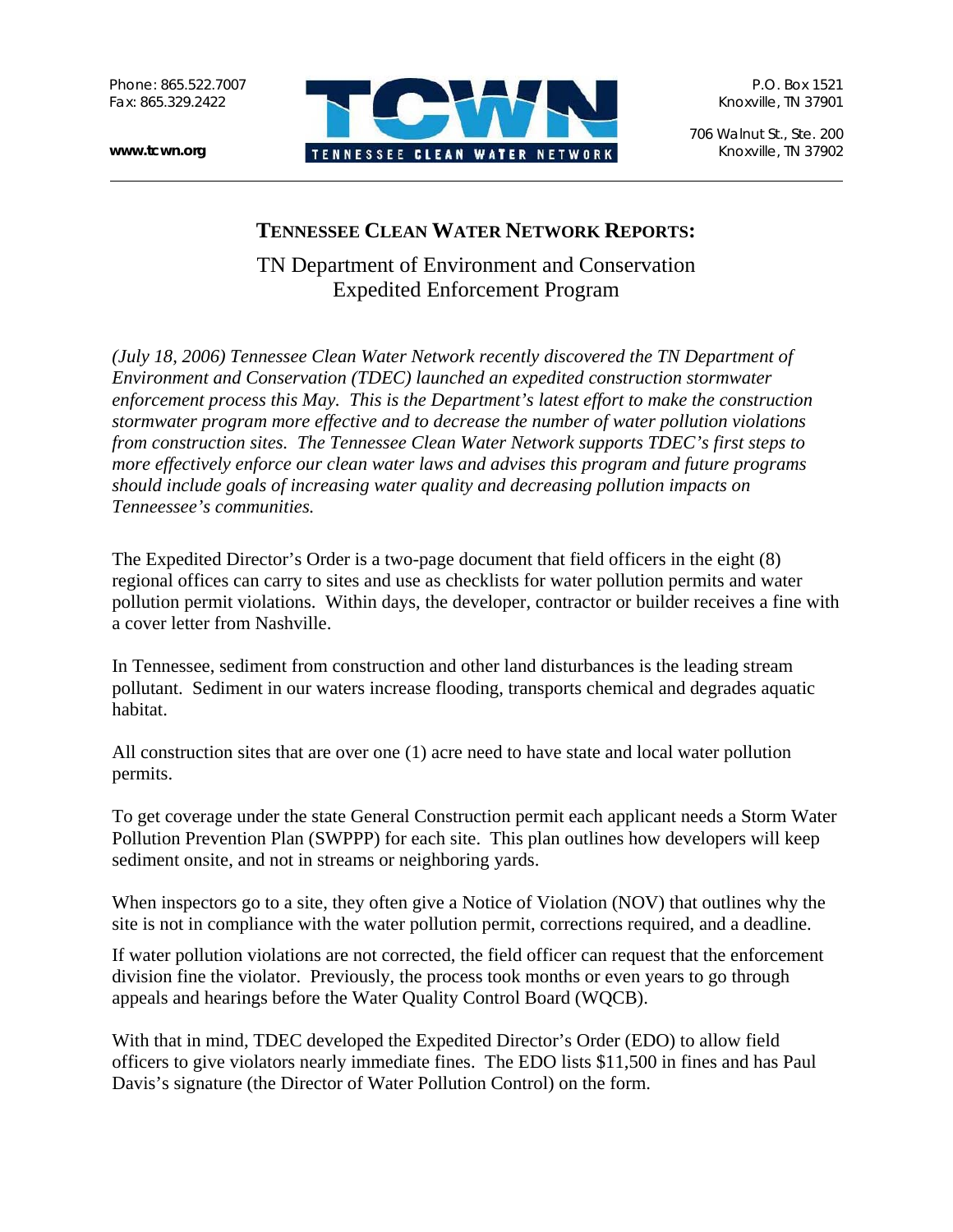Davis pre-approved these orders, and empowered filed officers to issue them without further review. A regular Director's Order can fine permit holders \$10,000 per violation per day and a Commissioner's Order has no limit. On the EDO, failure to retain sediment on site is a \$1,000 fine. The largest fine available through the EDO is \$9,500.

The field officer checks the boxes, adds the fines, and sends the paperwork to TDEC's central office in Nashville. Nashville gives it a tracking number, attaches a cover letter and mails it to the permit holder for the site.

| <b>Violations:</b>                                                                             | <b>Fines</b> |
|------------------------------------------------------------------------------------------------|--------------|
| Failure to obtain permit coverage                                                              | \$2,500      |
| Failure to retain sediment onsite                                                              | \$1,000      |
| An unauthorized non-storm water discharge                                                      | \$1,000      |
| Notice of Coverage under the general permit not posted                                         | \$500        |
| No Storm Water Pollution Prevention Plan (SWPPP) on site                                       | \$1,000      |
| <b>SWPPP</b> Incomplete                                                                        | \$500        |
| <b>SWPPP</b> not current                                                                       | \$500        |
| Erosion Pollution and Sediment Control (EPSC) measures not in accordance with SWPPP<br>\$1,000 |              |
| EPSC measures not properly maintained                                                          | \$1,000      |
| Disturbance of greater than 50 acres at one time                                               | \$1,000      |
| Failure to retain buffer zone (where applicable)                                               | \$1,000      |
| Failure to have certified inspector (after June 17, 2007)                                      | \$500        |

Since May 1, TDEC has used the Expedited Director's Order 2-3 times per week, and that number is rising as field officers get comfortable with the process.

Field officers can still award Notices of Violation immediately, and can pursue Directors' and Commissioners' Order, that carry heavy fines and corrective actions, if violations continue.

While the Expedited Director's Orders can also be appealed, most of the violations are black and white and appeals could be considered frivolous. The Water Quality Control Board could increase the fine to cover staff and board expenses or an arbitrary amount if it decided the appeal was frivolous and intended only to waste time.